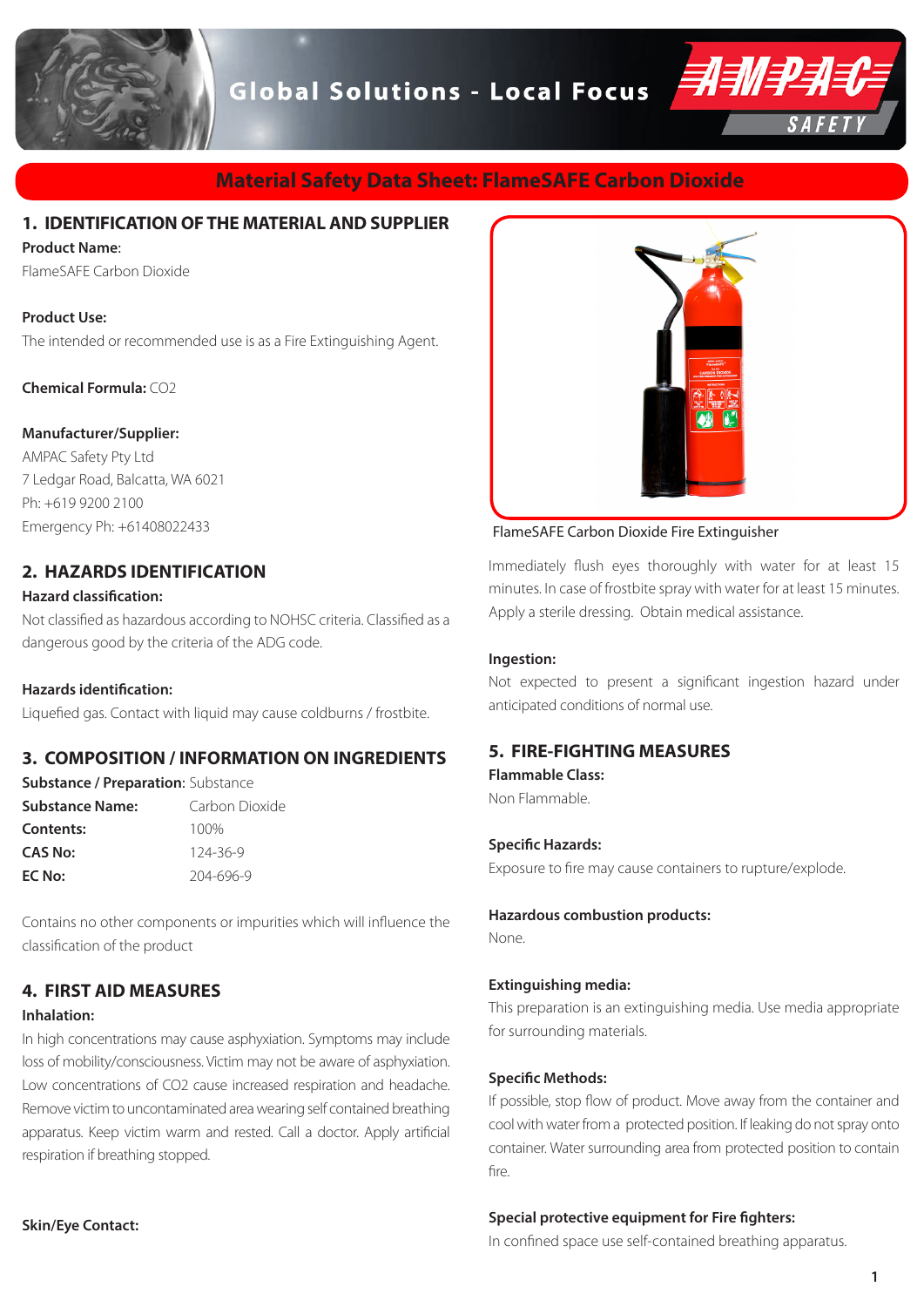

**Global Solutions - Local Focus** 



# **Material Safety Data Sheet: FlameSAFE Carbon Dioxide**

# **6. ACCIDENTAL RELEASE MEASURES**

### **Personal precautions:**

Evacuate area. Use protective clothing. Wear self-contained breathing apparatus when entering area unless atmosphere is proved to be safe. Ensure adequate air ventilation.

#### **Environmental precautions:**

Try to stop release. Prevent from entering sewers, basements and workpits, or any place where its accumulation can be dangerous.

#### **Clean up methods:**

Ventilate area.

# **7. HANDLING AND STORAGE**

### **General:**

Containers, which contain or have contained flammable or explosive substances, must not be inerted with liquid carbon dioxide. Potential production of solid CO2 particles must be ruled out. In order to rule out potential electrostatic discharge production, the system must be adequately grounded.

### **Storage:**

Keep container below 50°C in a well ventilated place.

### **Handling:**

Suck back of water into the container must be prevented. Do not allow backfeed into the container. Use only properly specified equipment which is suitable for this product. Its supply pressure and temperature. Contact your gas supplier if in doubt. Refer to supplier's container handling instructions.

NOTE: The handling and storage information above applies to FlameSAFE Carbon Dioxide stored in cylinders and not when contained in a stored-pressure fire extinguisher. When stored in a stored-pressure fire extinguisher ensure good housekeeping practices, store below 50°C and avoid dropping or severe impacts.

# **8. EXPOSURE CONTROLS/PERSONAL PROTECTION Personal protection:**

Ensure adequate ventilation. Protect eyes, face and skin from liquid splashes.

**Occupational Exposure Limits:** 

Carbon dioxide: ILV (EU)  $-8H - (mg.m<sup>3</sup>)$ : 9000 Carbon dioxide: ILV (EU) – 8H (ppm) : 5000 Carbon dioxide: TLV – TWA (ppm) : 5000 Carbon dioxide: TLV – STEL (ppm) : 30000

## **9. PHYSICAL AND CHEMICAL PROPERTIES**

| <b>Physical State at 200C:</b>                    | Liquefied Gas               |
|---------------------------------------------------|-----------------------------|
| Colour:                                           | Colourless                  |
| Odour:                                            | No odour warning properties |
| Molecular weight:                                 | 44                          |
| Melting point (C):                                | 56.6                        |
| Boiling point (C):                                | $-78.5$ (s)                 |
| <b>Critical temperature:</b>                      | 30                          |
| Vapour pressure:                                  | 57.3 bar                    |
| Relative density, gas $(air=1)$ :                 | 1.52                        |
| <b>Relative density, liquid (water = 1):</b> 1.03 |                             |
| Solubility in water (mg/l):                       | 2000                        |
| Flammability range (vol% in air):                 | Non flammable               |

Gas/vapour heavier than air. May accumulate in confined spaces, particularly at or below ground level.

### **10. STABILITY AND REACTIVITY**

### **Stability and reactivity:**

Stable under normal conditions. Liquid spillages can cause embrittlement of structural materials.

# **11. TOXICOLOGICAL INFORMATION**

# **Toxicity information:**

In high concentrations cause rapid circulatory insufficiency. Symptoms are headache, nausea and vomiting, which may lead to unconsciousness.

## **12. ECOLOGICAL INFORMATION**

### **Ecological effects information:**

When discharged in large quantities may contribute to the greenhouse effect. Can cause frost damage to vegetation.

**Global warming potential(CO2=1):** 1

# **13. DISPOSAL CONSIDERATIONS General:**

Do not discharge into any place where its accumulation could be dangerous. Discharge to atmosphere in large quantities should be